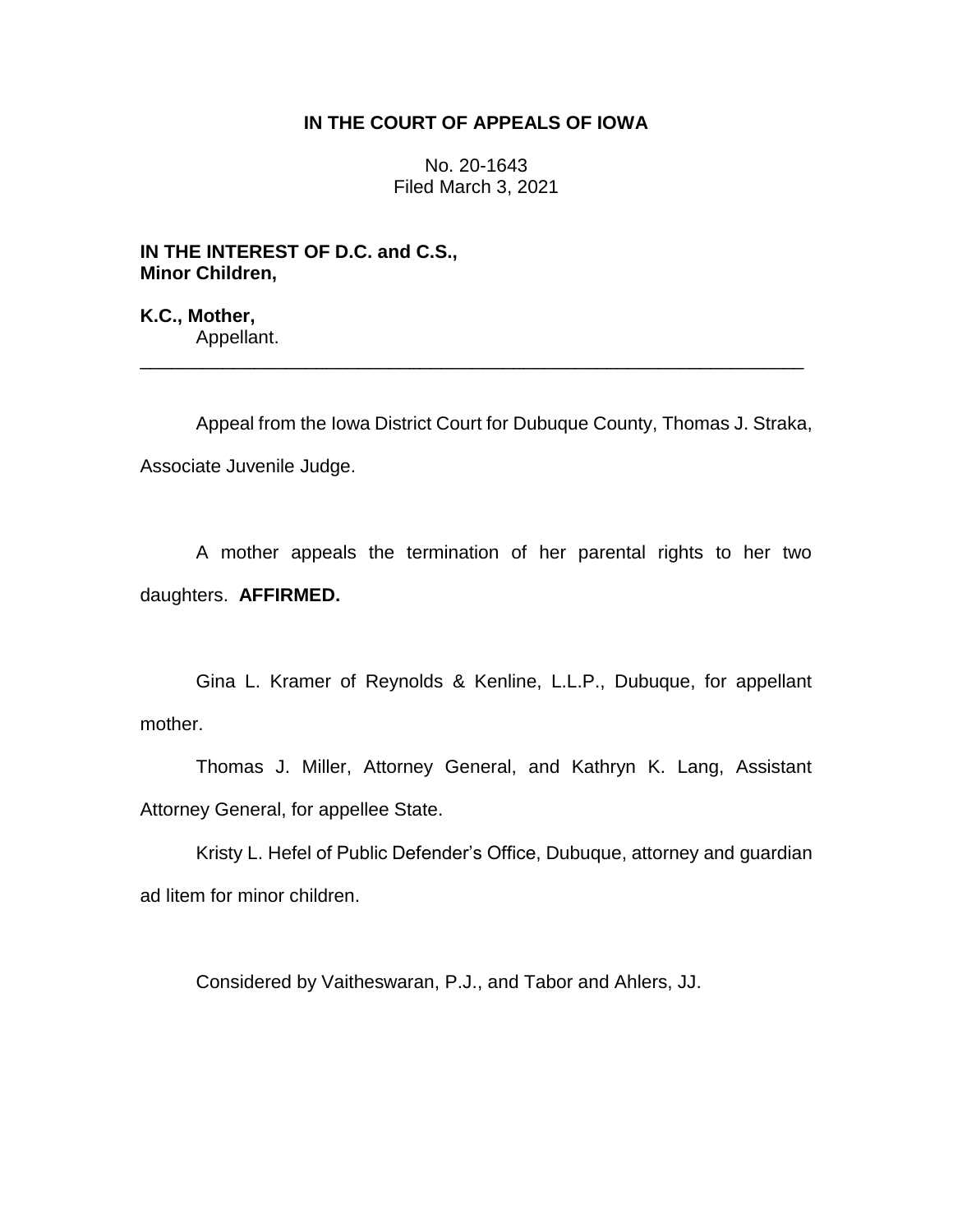## **TABOR, Judge.**

 $\overline{a}$ 

A mother, Kayla, appeals the termination of her parental rights to her one-year-old and three-year-old daughters.<sup>1</sup> Kayla argues that ending their legal relationship is not in the girls' best interests. *See* Iowa Code § 232.116(2) (2020). She also contends the juvenile court should have denied the State's petition to terminate based on the closeness of their parent-child relationships. *See* Iowa Code § 232.116(3)(c). Because of her severe alcohol addiction, Kayla has not been a safe or stable caregiver for the children. From our independent review of the record, we see little evidence that termination will harm the children based on the strong bond with their mother.<sup>2</sup> Moving the children toward an adoptive home is in their best interests.

Like many Iowans, Kayla faced much hardship in 2020. The year was plagued by hospitalizations related to Kayla's alcohol abuse. The DHS removed D.C. and C.S. from her care from December 2019 through February 2020, and again from June 2020 until the termination order in December 2020.

After the first removal, Kayla went into the Heart of Iowa residential treatment program. Her initial success prompted the DHS to place the children with her in that protective setting in February. That trial home placement turned

 $1$  The juvenile court also terminated the parental rights of C.S.'s father, Jordan. His acts of domestic violence launched the Iowa Department of Human Services (DHS) investigation of the family in August 2019. He is not a party to this appeal. The court had to reset the termination-of-parental-rights hearing for D.C.'s father, Desmond. He was in prison at the time of the November 2020 hearing. <sup>2</sup> We review termination orders de novo. *In re J.H.*, 952 N.W.2d 157, 166 (Iowa 2020). The juvenile court's factual findings do not bind our determination. *Id.* But we accord them weight, especially when we assess witness credibility. *Id.* The children's best interests drive our review. *Id.*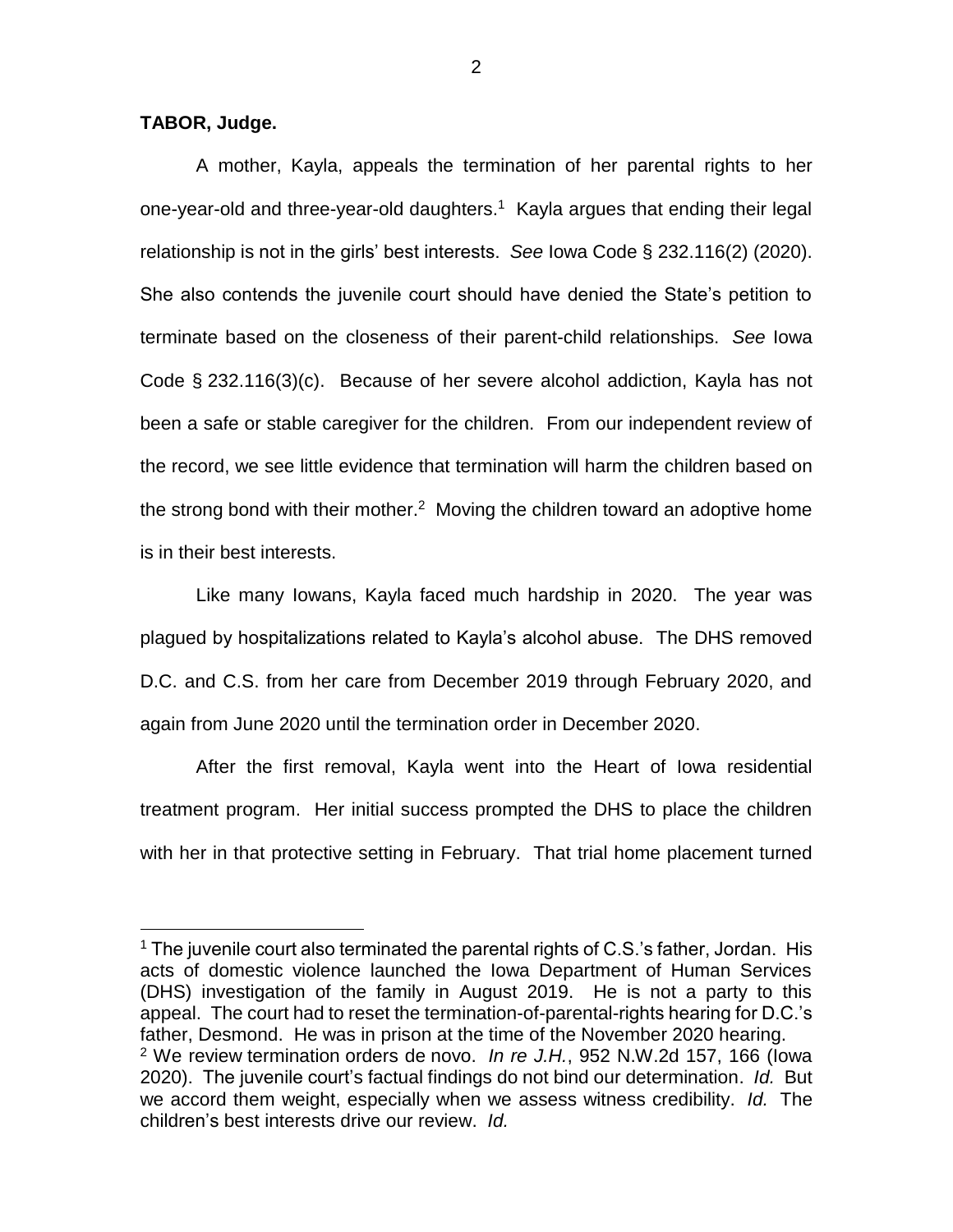into restoration of custody for Kayla in March. Then in early June, she moved with the children from Heart of Iowa into her own residence in Cedar Rapids. Just five days later, she lapsed. She was so intoxicated a friend stepped in to care for the children.

As only 2020 could, the year continued to take its toll. While the children were out of her care for the second time, Kayla's visitations were disrupted by both the pandemic and the derecho. She tested positive for COVID-19 early in the summer. Then in August her residence suffered damage from the high winds. Between June and September, she did not have any in-person interactions with the children. She also continued to abuse alcohol and disengage from DHS services during those months.

When Kayla restarted visitation with the children in September, more problems arose. During a September 18 visit, the social worker found that Kayla was intoxicated and unable to engage with the children. Four days later, Kayla cancelled a visit because she was in the hospital for detoxification.

It was also in September that the State petitioned to terminate Kayla's parental rights. The juvenile court set the termination hearing for November. In those intervening months, the DHS scheduled six visits, but Kayla cancelled half of them "due to her intoxication." Kayla also failed to appear for the termination hearing. Her attorney was not sure why she did not attend but told the court that Kayla "loves her kids very much" and "was devastated at the thought of her rights being terminated."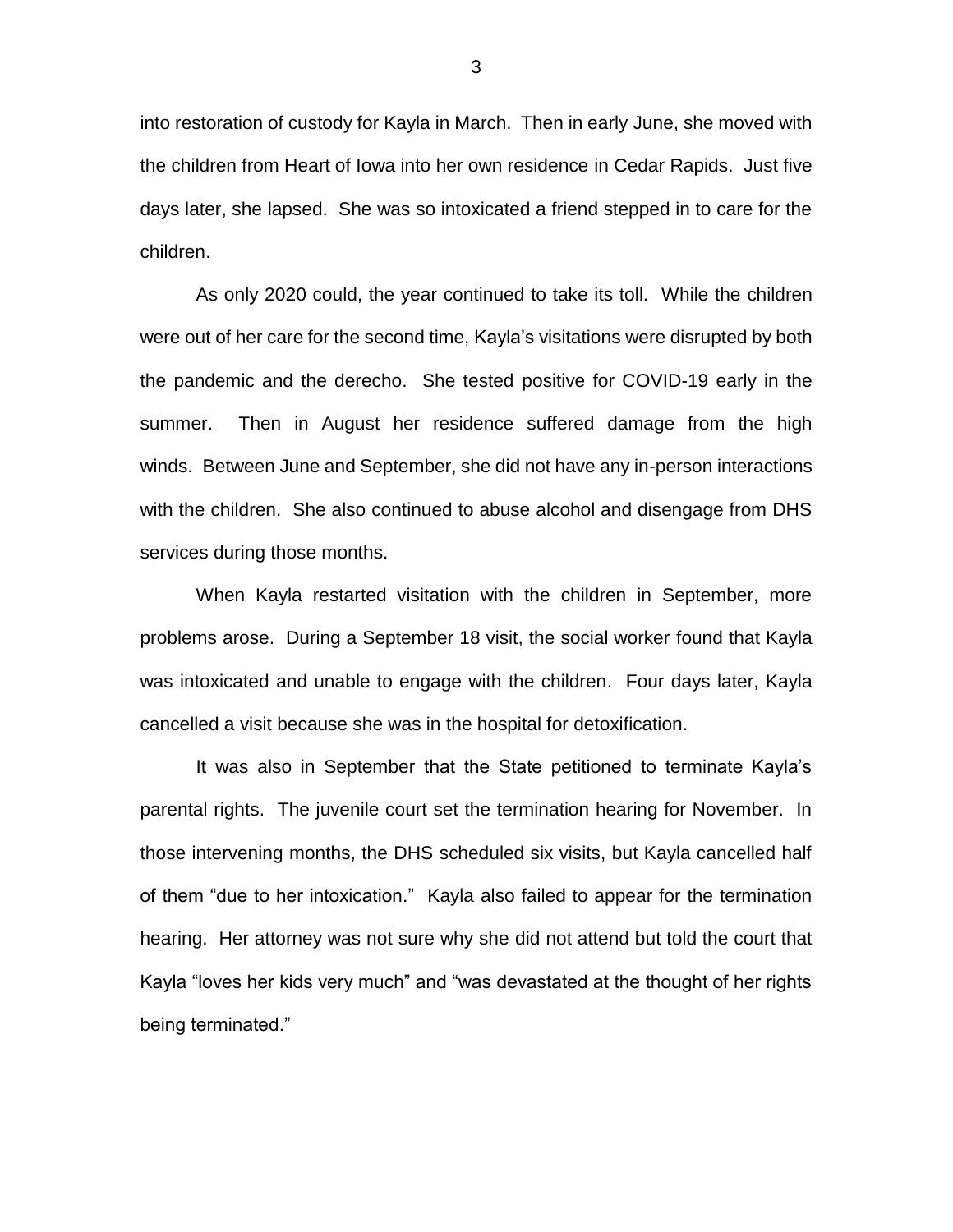The court terminated Kayla's parental rights to D.C. and C.S. based on Iowa Code section 232.116(1)(h) and (l). Finding termination was in the children's best interests under section 232.116(2), the court offered this explanation:

The Court finds the children have had to deal with much disruption and instability in their young lives. Given the length of time they have been out of parental care, the Court finds that permanency is overdue and that the children deserve a safe and stable home. The Court finds that termination and adoption will best meet the children's long-term physical and emotional needs and will be in the best interests of the children.

The court also decided "no consequential factors" in section 232.116(3) applied to prevent termination. On appeal, Kayla challenges the court's findings under section 232.116(2) and (3).

We first turn to the best-interests framework in section 232.116(2). In considering whether termination is in the children's best interests under this statute, we give "primary consideration" to their safety, "to the best placement for furthering [their] long-term nurturing and growth," and to their "physical, mental, and emotional condition and needs." Iowa Code § 232.116(2). We also examine whether Kayla's ability to provide for the children's needs is affected by her mental condition. *See J.H.*, 952 N.W.2d at 171.

The record shows Kayla was dealing with significant mental-health issues. The social worker testified Kayla did not follow up on professional recommendations for counseling or medication management. During the case, Kayla did not make any meaningful strides toward addressing her alcohol addiction. The only time the social worker saw progress was when Kayla was undergoing inpatient treatment.